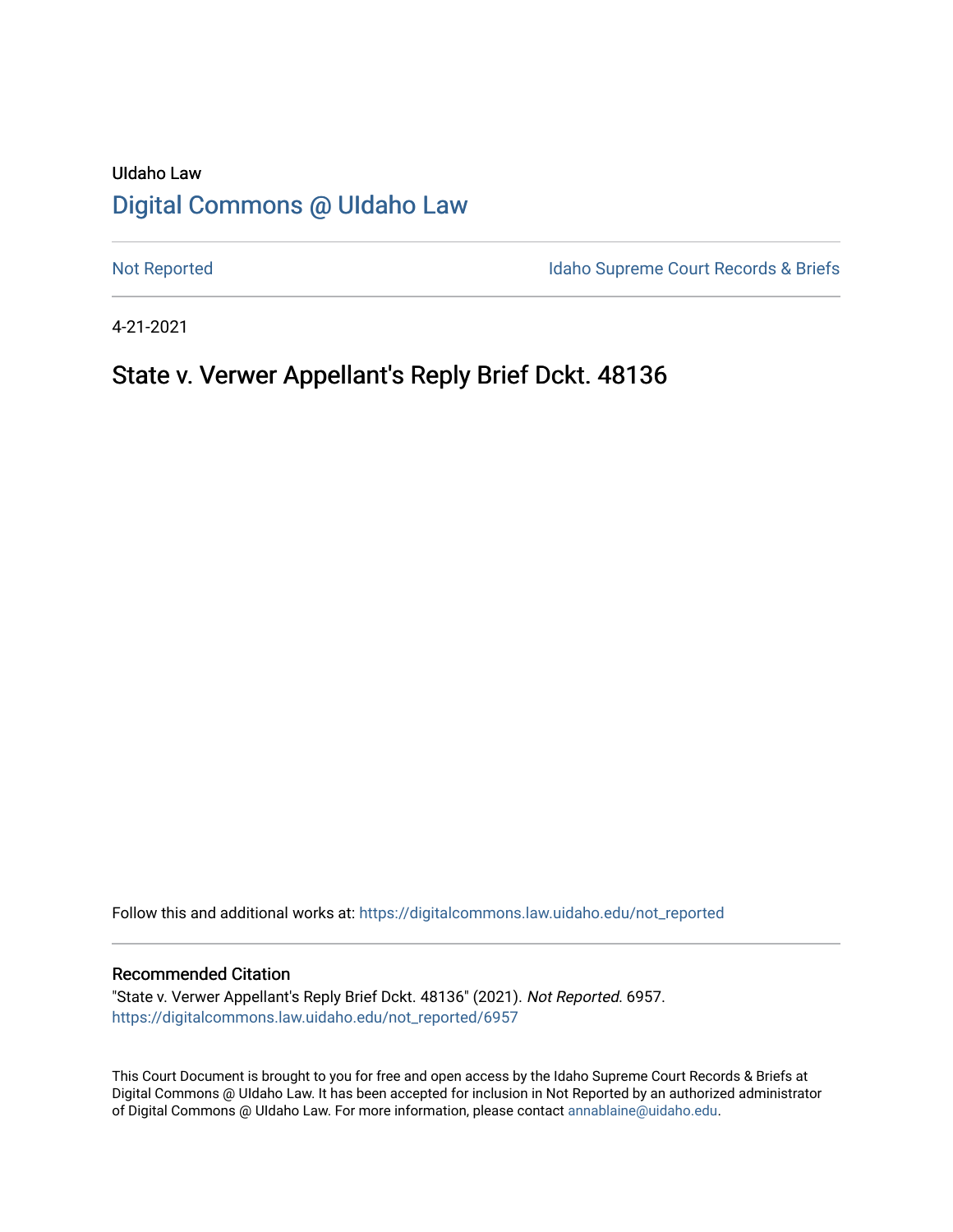Electronically Filed 4/21/2021 12:19 PM Idaho Supreme Court Melanie Gagnepain, Clerk of the Court By: Brad Thies, Deputy Clerk

#### **IN THE SUPREME COURT OF THE STATE OF IDAHO**

**) ) ) ) ) ) ) ) ) )**

**STATE OF IDAHO,**

**Plaintiff-Respondent,**

**v.** 

**JASON LEE VERWER,** 

**Defendant-Appellant.**

**No. 48136-2020** 

**Payette County Case No. CR-2018-205** 

## **BRIEF OF RESPONDENT** \_\_\_\_\_\_\_\_\_\_\_\_\_\_\_\_\_\_\_\_\_\_\_\_

\_\_\_\_\_\_\_\_\_\_\_\_\_\_\_\_\_\_\_\_\_\_\_\_

## **APPEAL FROM THE DISTRICT COURT OF THE THIRD JUDICIAL DISTRICT OF THE STATE OF IDAHO, IN AND FOR THE COUNTY OF PAYETTE**

\_\_\_\_\_\_\_\_\_\_\_\_\_\_\_\_\_\_\_\_\_\_\_\_

## **HONORABLE SUSAN E. WIEBE District Judge**

\_\_\_\_\_\_\_\_\_\_\_\_\_\_\_\_\_\_\_\_\_\_\_\_

**LAWRENCE G. WASDEN Attorney General State of Idaho**

**COLLEEN D. ZAHN Deputy Attorney General Chief, Criminal Law Division**

**KENNETH K. JORGENSEN Deputy Attorney General Criminal Law Division P. O. Box 83720 Boise, Idaho 83720-0010 (208) 334-4534 E-mail: ecf@ag.idaho.gov** 

**ATTORNEYS FOR PLAINTIFF-RESPONDENT** **JASON C. PINTLER Deputy State Appellate Public Defender 322 E. Front St., Ste. 570 Boise, Idaho 83702 (208) 334-2712 E-mail: documents@sapd.state.id.us** 

**ATTORNEY FOR DEFENDANT-APPELLANT**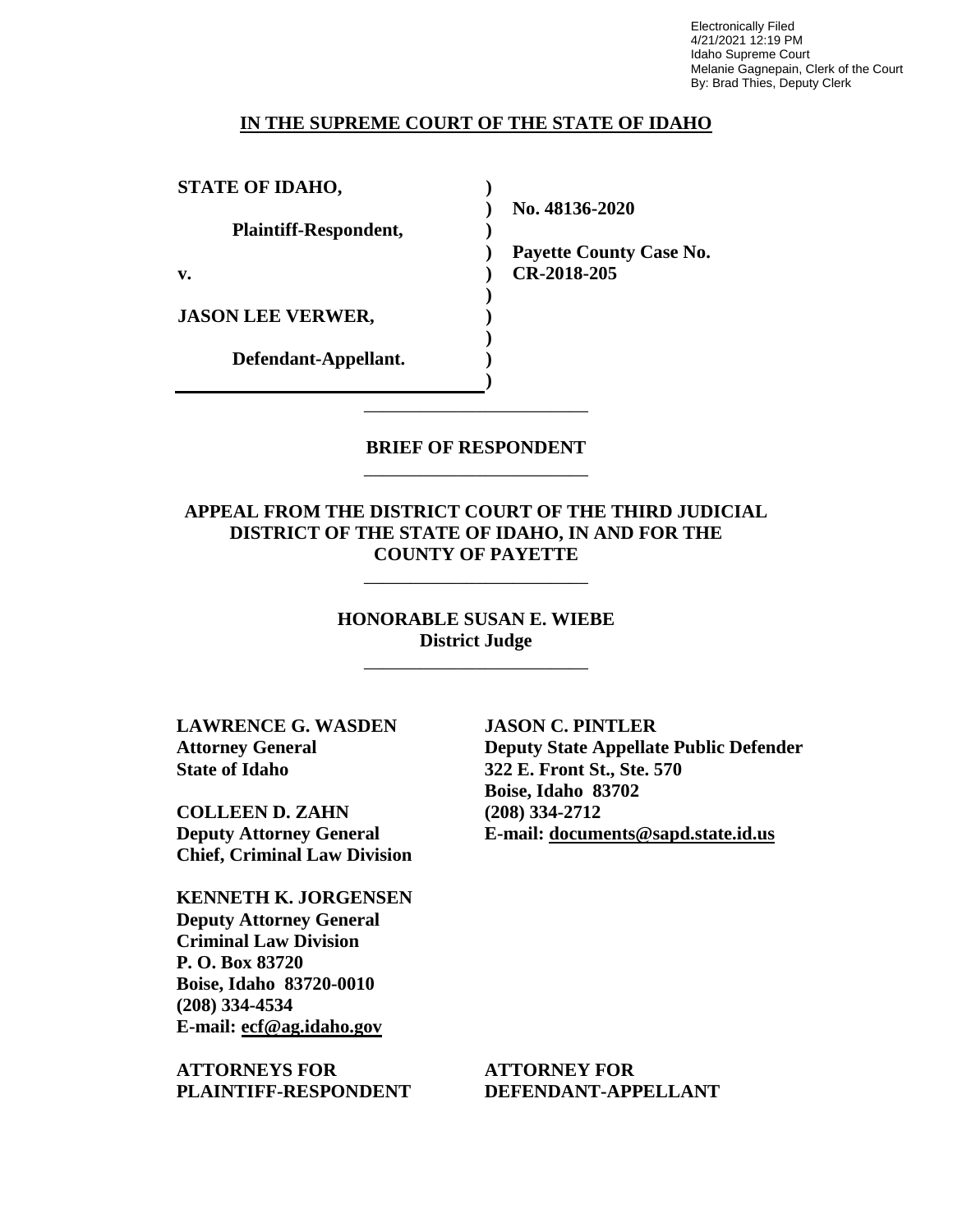## **TABLE OF CONTENTS**

| I.      |                | Verwer Was Not Constitutionally Entitled To A<br>Defense Based On An Inability To Recognize |  |
|---------|----------------|---------------------------------------------------------------------------------------------|--|
|         | A.             |                                                                                             |  |
|         | <b>B.</b>      |                                                                                             |  |
|         | $C$ .          | Verwer Was Not Constitutionally Entitled                                                    |  |
| $\Pi$ . |                | Verwer Has Failed To Show That The District                                                 |  |
|         | $\mathbf{A}$ . |                                                                                             |  |
|         | <b>B.</b>      |                                                                                             |  |
|         | $C$ .          | Verwer Has Shown No Abuse Of The                                                            |  |
|         |                |                                                                                             |  |
|         |                |                                                                                             |  |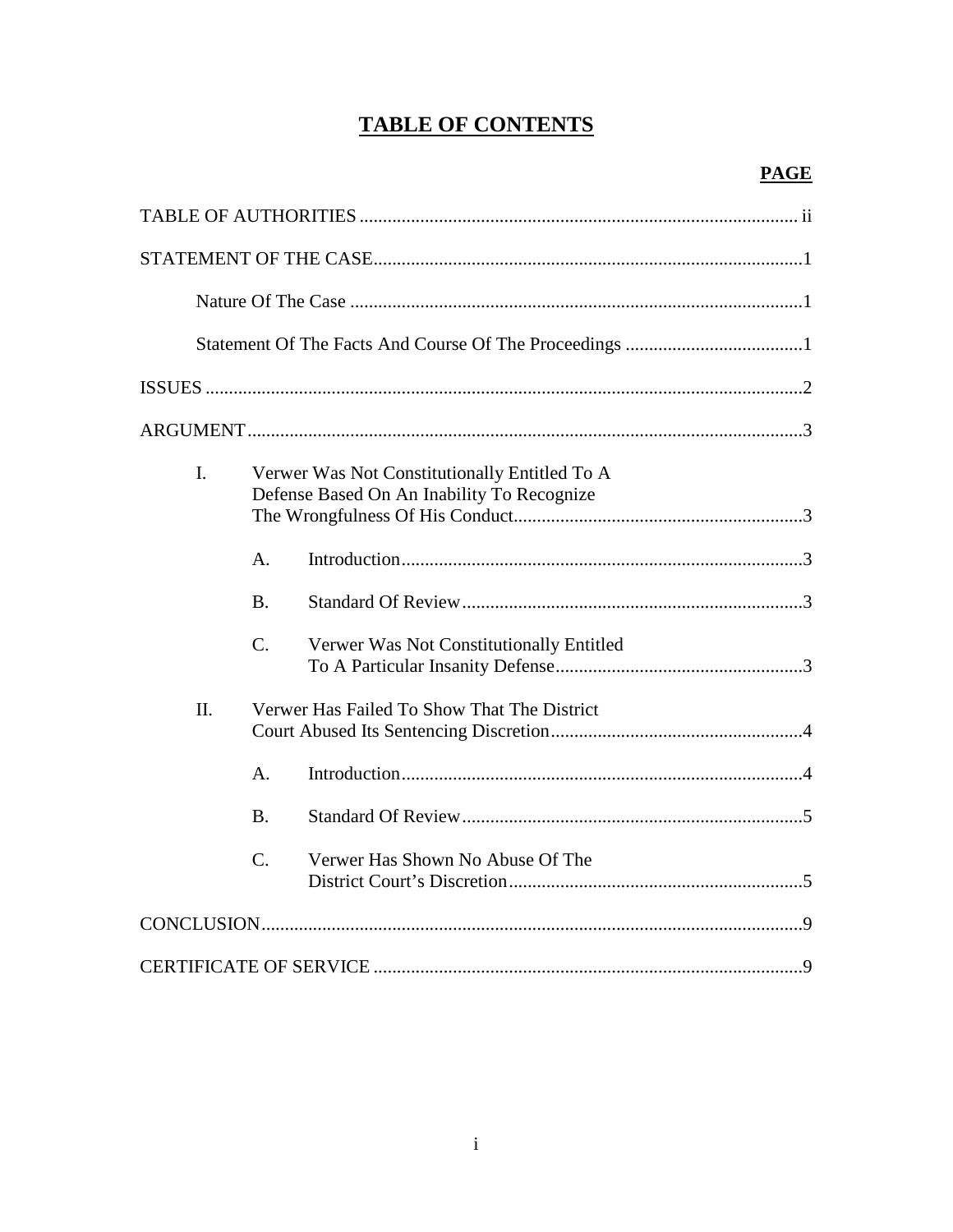## **TABLE OF AUTHORITIES**

| <b>CASES</b><br><b>PAGE</b> |  |  |  |
|-----------------------------|--|--|--|
|                             |  |  |  |
|                             |  |  |  |
|                             |  |  |  |
|                             |  |  |  |
|                             |  |  |  |
|                             |  |  |  |
|                             |  |  |  |
|                             |  |  |  |
|                             |  |  |  |
|                             |  |  |  |
|                             |  |  |  |
|                             |  |  |  |
|                             |  |  |  |
|                             |  |  |  |
|                             |  |  |  |
|                             |  |  |  |
|                             |  |  |  |
|                             |  |  |  |
| <b>STATUTES</b>             |  |  |  |
|                             |  |  |  |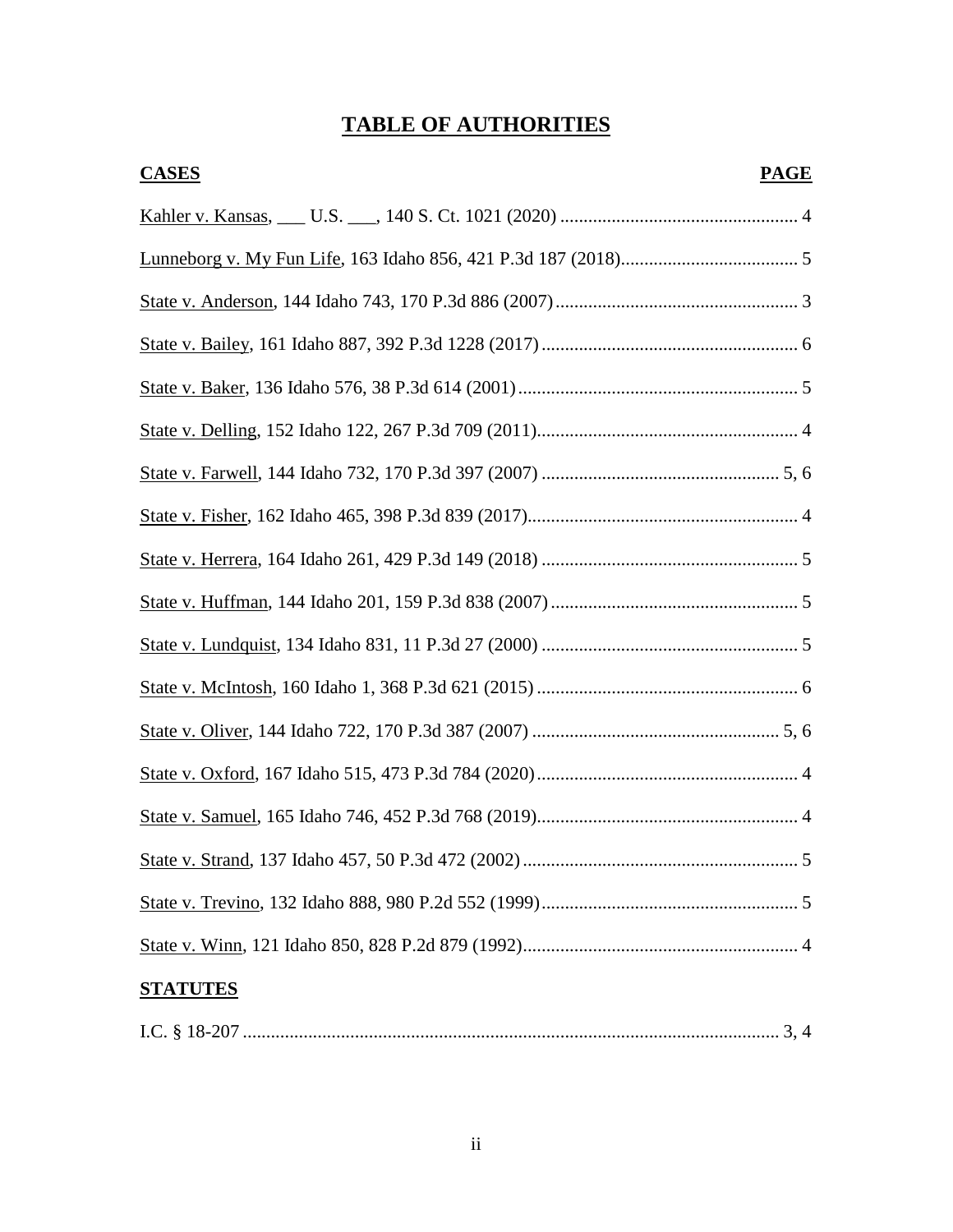#### STATEMENT OF THE CASE

#### Nature Of The Case

Jason Lee Verwer appeals from his convictions and sentences on two counts of second-degree murder.

#### Statement Of The Facts And Course Of The Proceedings

Verwer used his car to deliberately run down two pedestrians on a sidewalk. (R., vol. 1, p. 20.) The state charged Verwer with two counts of second-degree murder. (R., vol. 1, pp. 62-63.)

Verwer moved "for a jury instruction at trial on this matter, instructing the jury to consider an affirmative defense to the charges on the basis of mental disease or defect," asserting he had a constitutional right to present the defense to a jury. (R., vol. 1, pp. 149- 54.) Specifically, he sought an instruction that he could not be found guilty if he was "so mentally limited, by disease or defect, that [he could] not determine right or wrong." (R., vol. 1, p. 152.) The state objected, pointing out that the request was contrary to established precedent. (R., vol. 1, pp. 241-44.) The district court denied the motion. (R., vol. 1, pp. 246-52.)

Verwer pled guilty, preserving his right to appeal the denial of his motion seeking an insanity defense jury instruction.  $(R., vol. 1, pp. 264, 270; Tr., p. 7, L. 11 - p. 14, L.$ 17.) The district court imposed concurrent sentences of life with 25 years determinate. (R., vol. 1, pp. 480-86.) Verwer filed a timely notice of appeal. (R., vol. 1, pp. 487-89; vol. 2, pp. 1-4.)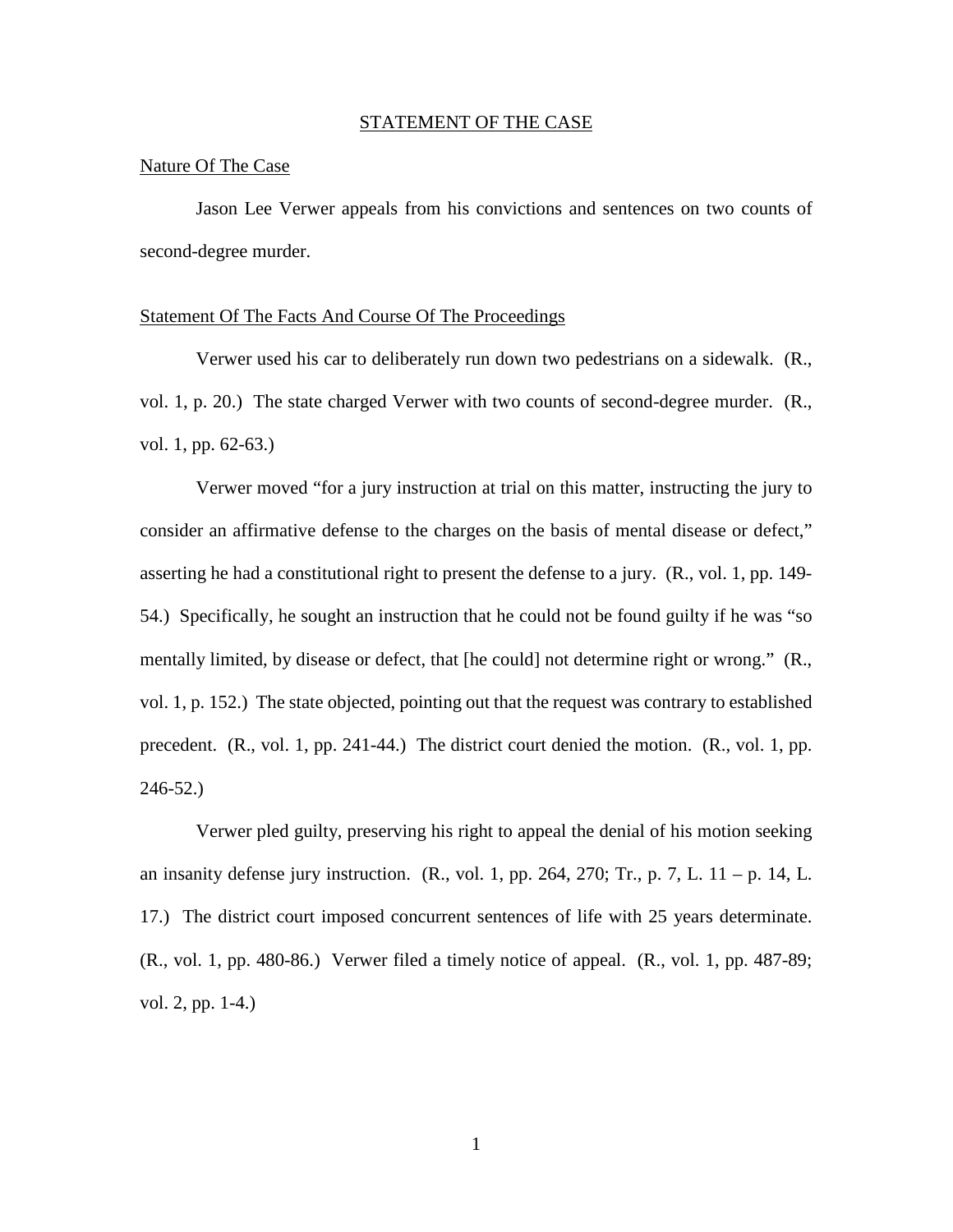## **ISSUES**

Verwer states the issues on appeal as:

I. Did the district court abuse its discretion by denying Mr. Verwer's motion in limine to instruct the jury to consider insanity as an affirmative defense?

II. Did the district court abuse its discretion by imposing an excessive sentence, in light of the mitigating factors that exist in this case?

(Appellant's brief, p. 7.)

The state rephrases the issues as:

I. Has Verwer failed to show that he was constitutionally entitled to a defense based on his ability to recognize the wrongfulness of his conduct?

II. Has Verwer failed to show that the district court abused its sentencing discretion?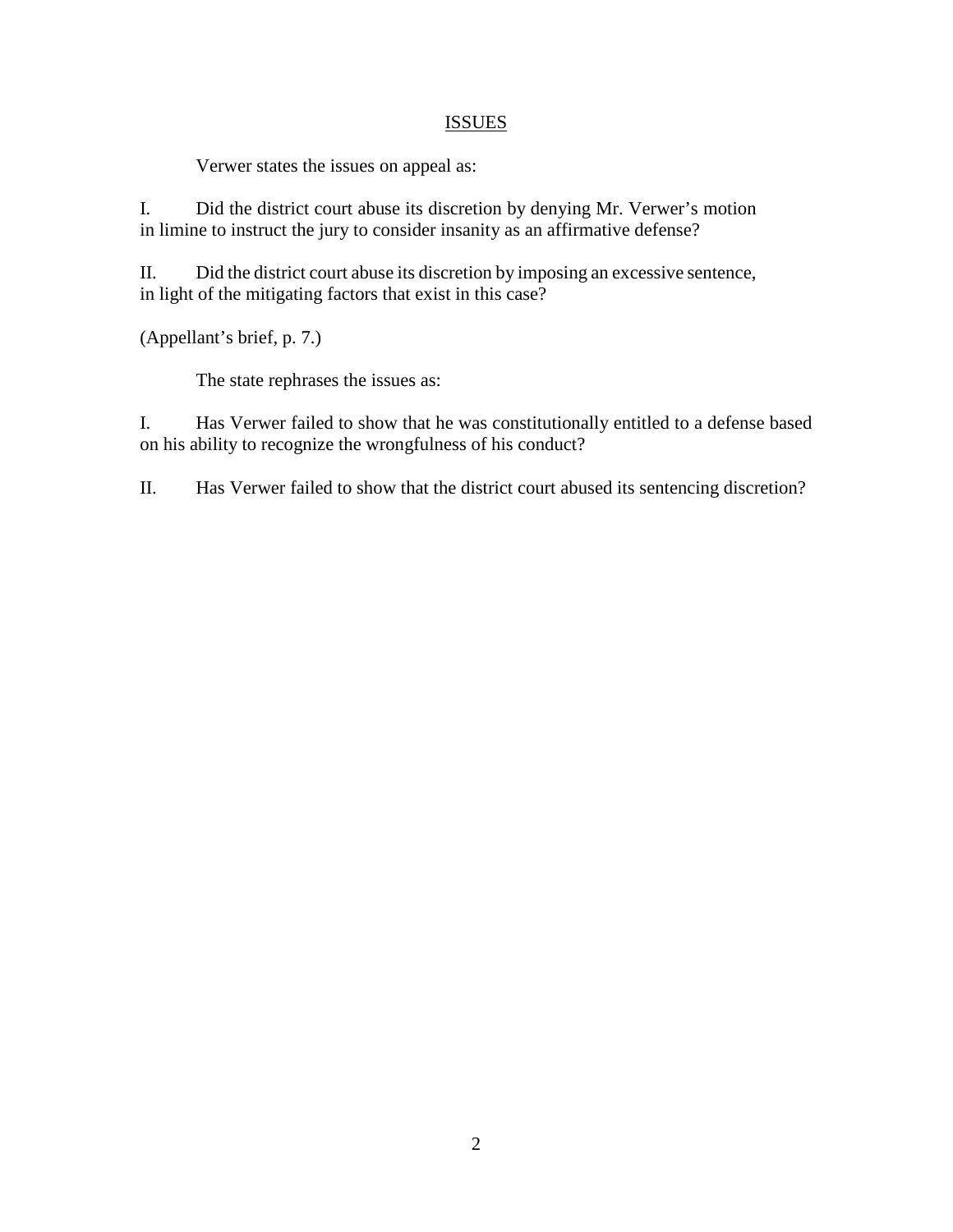#### ARGUMENT

## I. Verwer Was Not Constitutionally Entitled To A Defense Based On An Inability To Recognize The Wrongfulness Of His Conduct

#### A. Introduction

The district court concluded that Verwer was not constitutionally entitled to a defense preventing conviction if Verwer was incapable of determining right or wrong due to insanity. (R., vol. 1, pp. 246-52.) "Mindful of the applicable legal authorities," Verwer argues on appeal "that the district court abused its discretion by denying his motion in limine requesting a jury instruction that insanity is an affirmative defense to the charges in this case." (Appellant's brief, p. 8.) Because the Idaho Supreme Court has repeatedly held that there is no constitutional right to assert the common law insanity defense, Verwer has failed to show error by the district court.

## B. Standard Of Review

 "The propriety of jury instructions is a question of law over which this Court exercises free review." State v. Anderson, 144 Idaho 743, 746, 170 P.3d 886, 889 (2007).

## C. Verwer Was Not Constitutionally Entitled To A Particular Insanity Defense

Idaho law provides that "[m]ental condition shall not be a defense to any charge of criminal conduct." I.C. § 18-207(1). This statute does not "prevent the admission of expert evidence on the issue of any state of mind which is an element of the offense." I.C. § 18- 207(3). Rather, it "'merely disallows mental condition from providing a complete defense to the crime and may allow the conviction of persons who may be insane by some former insanity test or medical standard, but who nevertheless have the ability to form intent and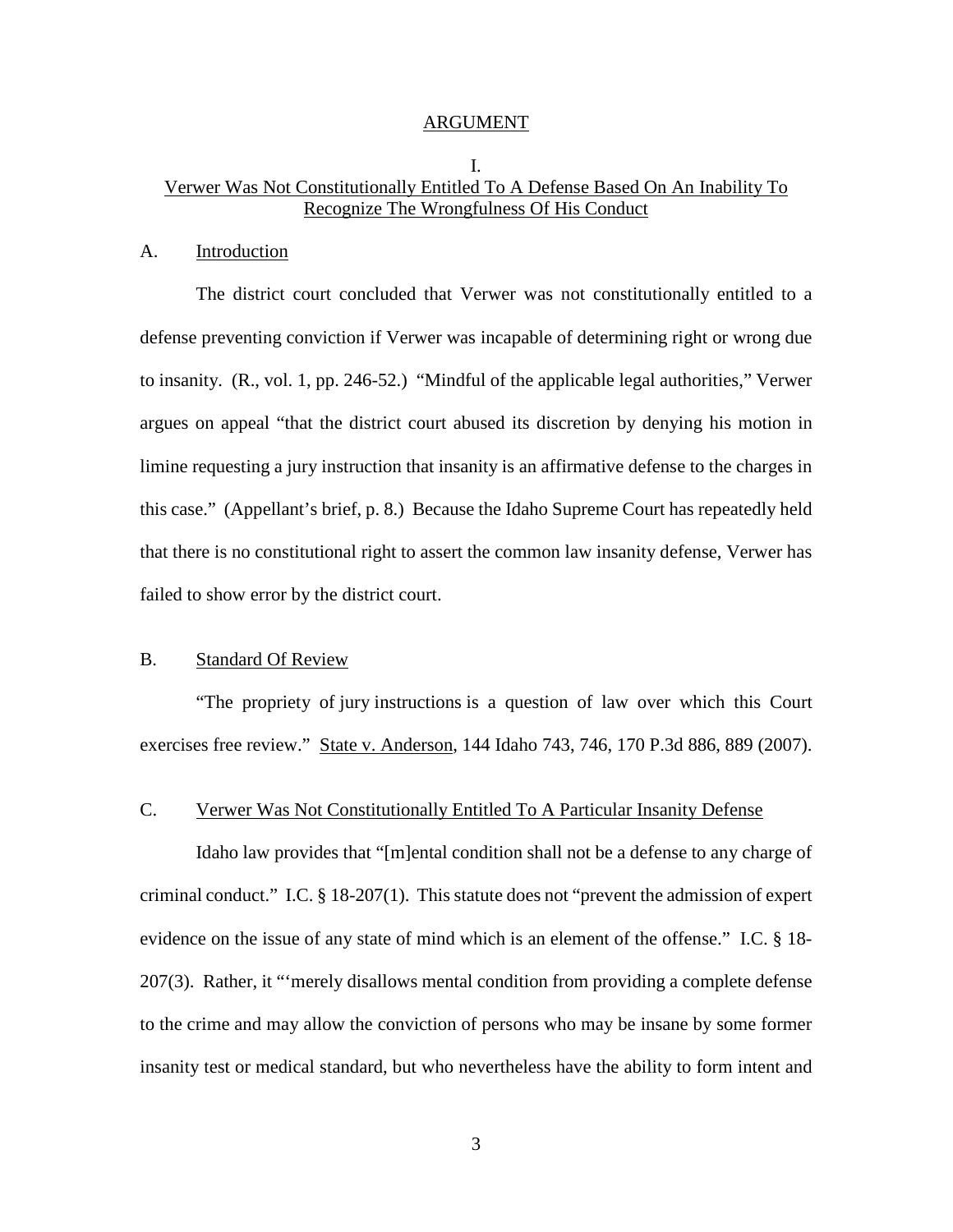to control their actions.'" State v. Oxford, 167 Idaho 515, \_\_\_, 473 P.3d 784, 792 (2020) (quoting State v. Samuel, 165 Idaho 746, 770, 452 P.3d 768, 792 (2019)). The federal constitution does not require states to "adopt an insanity test turning on a defendant's ability to recognize that his crime was morally wrong." Kahler v. Kansas,  $\_\_\_\_$  U.S.  $\_\_\_\$ \_\_\_, 140 S. Ct. 1021, 1037 (2020). "It is well established" in Idaho that there is no constitutional right to any particular insanity defense. State v. Winn, 121 Idaho 850, 854, 828 P.2d 879, 883 (1992). See also State v. Delling, 152 Idaho 122, 125-30, 267 P.3d 709, 712-17 (2011). "Having previously decided" the constitutionality and applicability of I.C. § 18-207, "and being presented with no new basis upon which to consider the issue, we are guided by the principle of *stare decisis* to adhere to the law as expressed in our earlier opinions." State v. Fisher, 162 Idaho 465, 467, 398 P.3d 839, 841 (2017) (quotation marks omitted). Because Verwer has not presented any argument not already rejected by the Supreme Court of the United States or the Supreme Court of Idaho, he has failed to show error by the trial court.

#### II.

# Verwer Has Failed To Show That The District Court Abused Its Sentencing Discretion A. Introduction

The district court imposed concurrent sentences of life with 25 years determinate on each conviction for second-degree murder. (R., vol. 1, pp. 480-86.) Verwer asserts these sentences are "excessive in light of the mitigating factors that exist in this case." (Appellant's brief, pp. 9-12.) Verwer's request that this Court re-balance the mitigating factors is contrary to the applicable legal standards. Review of the record shows no abuse of discretion.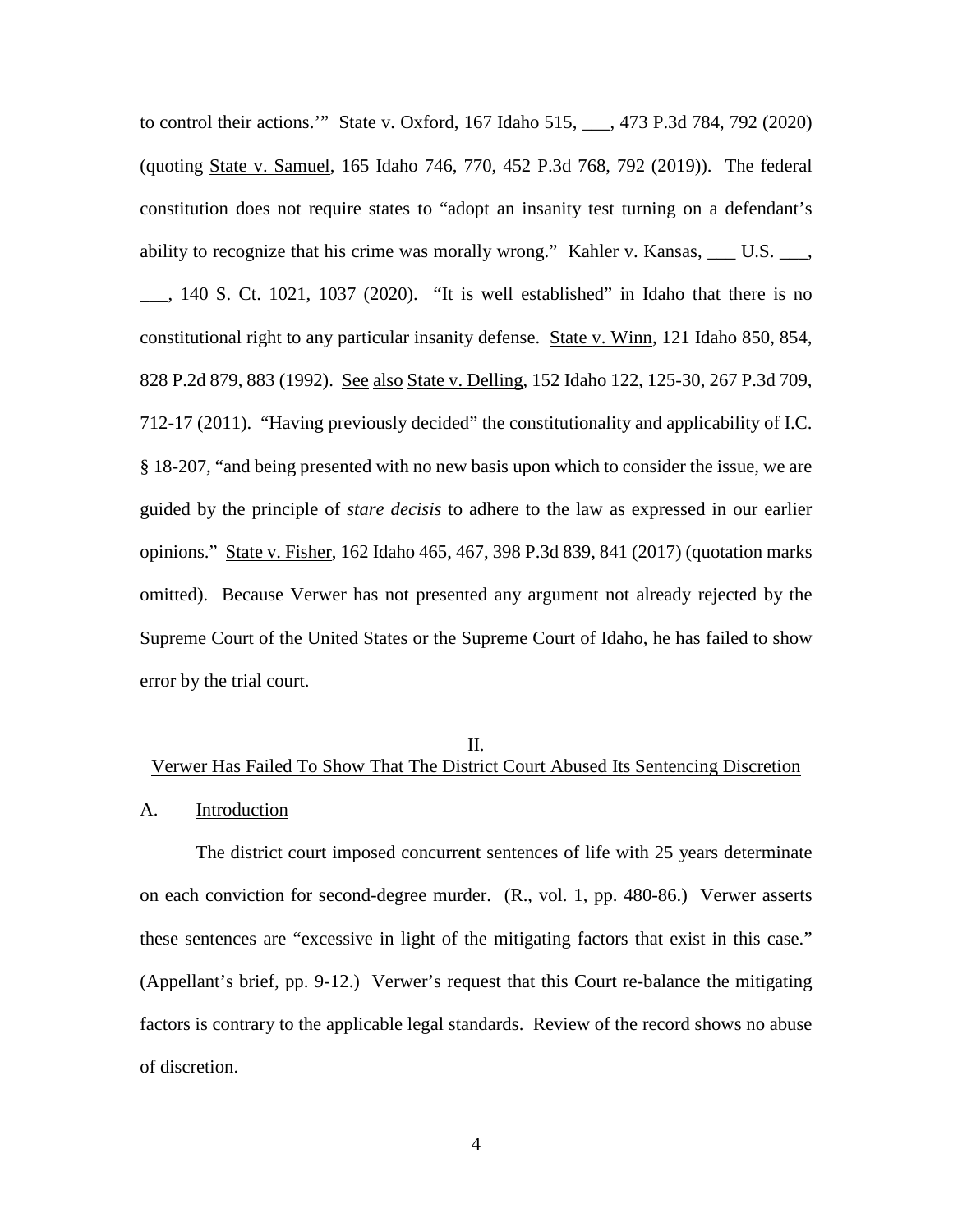### B. Standard Of Review

The length of a sentence is reviewed under an abuse of discretion standard considering the defendant's entire sentence. State v. Oliver, 144 Idaho 722, 726, 170 P.3d 387, 391 (2007) (citing State v. Strand, 137 Idaho 457, 460, 50 P.3d 472, 475 (2002); State v. Huffman, 144 Idaho 201, 159 P.3d 838 (2007)). It is presumed that the fixed portion of the sentence will be the defendant's probable term of confinement. Id. (citing State v. Trevino, 132 Idaho 888, 980 P.2d 552 (1999)). Where a sentence is within statutory limits, the appellant bears the burden of demonstrating that it is a clear abuse of discretion. State v. Baker, 136 Idaho 576, 577, 38 P.3d 614, 615 (2001) (citing State v. Lundquist, 134 Idaho 831, 11 P.3d 27 (2000)). In evaluating whether a lower court abused its discretion, the appellate court conducts a four-part inquiry, which asks "whether the trial court: (1) correctly perceived the issue as one of discretion; (2) acted within the outer boundaries of its discretion; (3) acted consistently with the legal standards applicable to the specific choices available to it; and (4) reached its decision by the exercise of reason." State v. Herrera, 164 Idaho 261, 270, 429 P.3d 149, 158 (2018) (citing Lunneborg v. My Fun Life, 163 Idaho 856, 863, 421 P.3d 187, 194 (2018)).

## C. Verwer Has Shown No Abuse Of The District Court's Discretion

To bear the burden of demonstrating an abuse of discretion, the appellant must establish that, under any reasonable view of the facts, the sentence was excessive. State v. Farwell, 144 Idaho 732, 736, 170 P.3d 397, 401 (2007). In determining whether the appellant met this burden, the court considers the entire sentence but, because the decision to release the defendant on parole is exclusively the province of the executive branch, presumes that the determinate portion will be the period of actual incarceration. State v.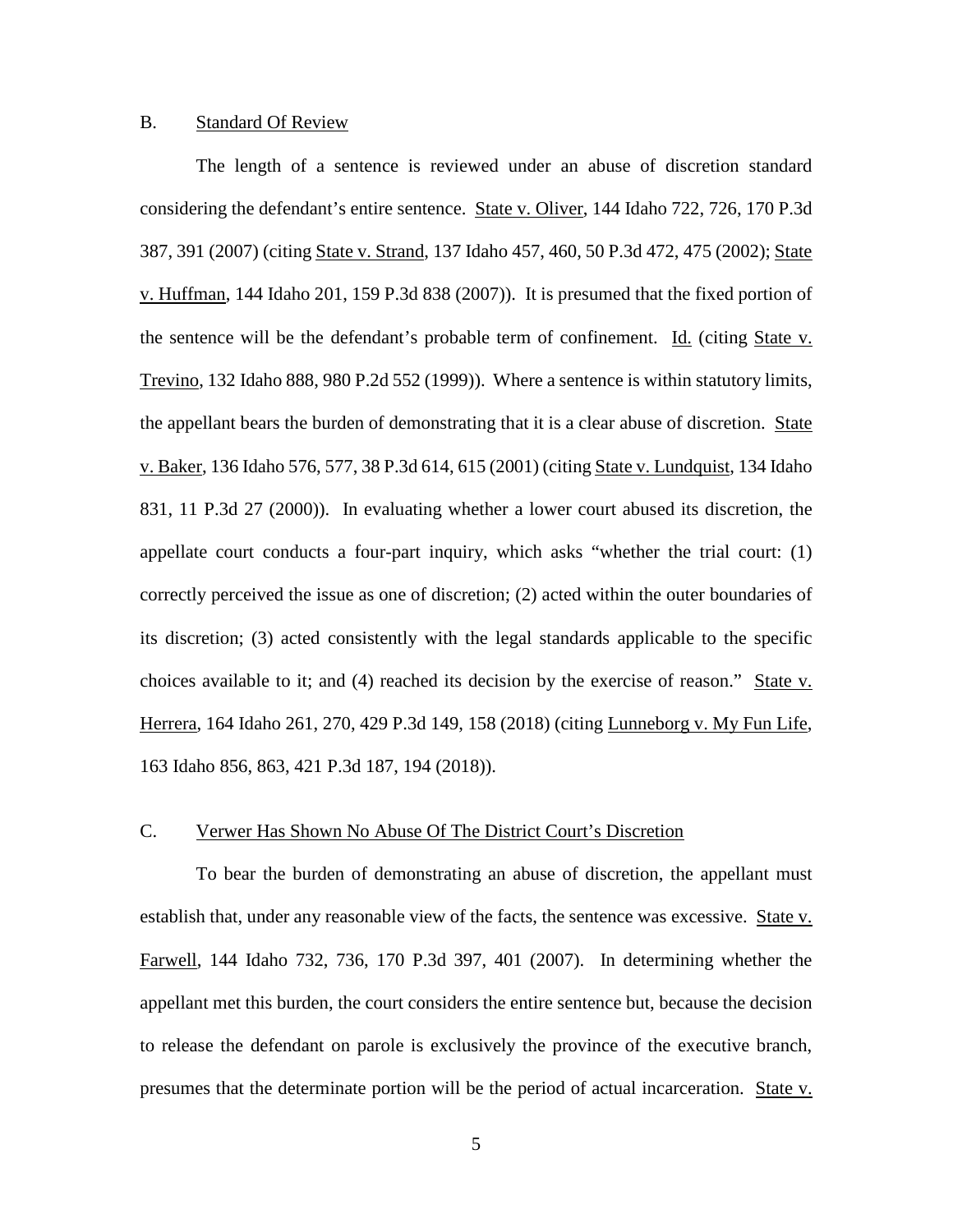Bailey, 161 Idaho 887, 895, 392 P.3d 1228, 1236 (2017) (citing Oliver, 144 Idaho at 726, 170 P.3d at 391). To establish that the sentence was excessive, the appellant must demonstrate that reasonable minds could not conclude the sentence was appropriate to accomplish the sentencing goals of protecting society, deterrence, rehabilitation, and retribution. Farwell, 144 Idaho at 736, 170 P.3d at 401. A sentence is reasonable "'if it appears necessary to accomplish the primary objective of protecting society and to achieve any or all of the related goals of deterrence, rehabilitation, or retribution.'" Bailey, 161 Idaho at 895-96, 392 P.3d at 1236-37 (quoting State v. McIntosh, 160 Idaho 1, 8, 368 P.3d 621, 628 (2015)).

The district court considered all of the relevant legal factors. (Tr., p. 142, Ls. 4- 11.) It focused heavily on Verwer's mental state, finding that he showed both in the evaluations and in his history anger, hostility, and aggression, with poor impulse control and no remorse for acts of violence. (Tr., p.  $142$ , L.  $12 - p$ .  $143$ , L.  $18$ ; <u>see PSI</u>, vol. 2, pp. 593-95 (electronic pages 162-66).) The district court ultimately agreed with the evaluation by Dr. Novak concluding Verwer was "psychotic and in a paranoid state" at the time of the crimes, possibly compounded by drug use. (Tr., p. 144, L.  $17 - p$ . 145, L. 11; see PSI, vol. 1, p. 43.) However, the district court further found that Verwer did have the capacity to appreciate right and wrong and control his behavior. (Tr., p. 145, Ls. 12-24; see PSI, vol. 1, p. 44.) Finally, the district court specifically considered as mitigation the potential of age, treatment, and medication to reduce the threat Verwer presented to the community.  $(Tr., p. 145, L. 25 - p. 146, L. 18.)$ 

The district court's factual findings are supported by the record. The evidence shows that Verwer chose to intentionally run down two random pedestrians, striking them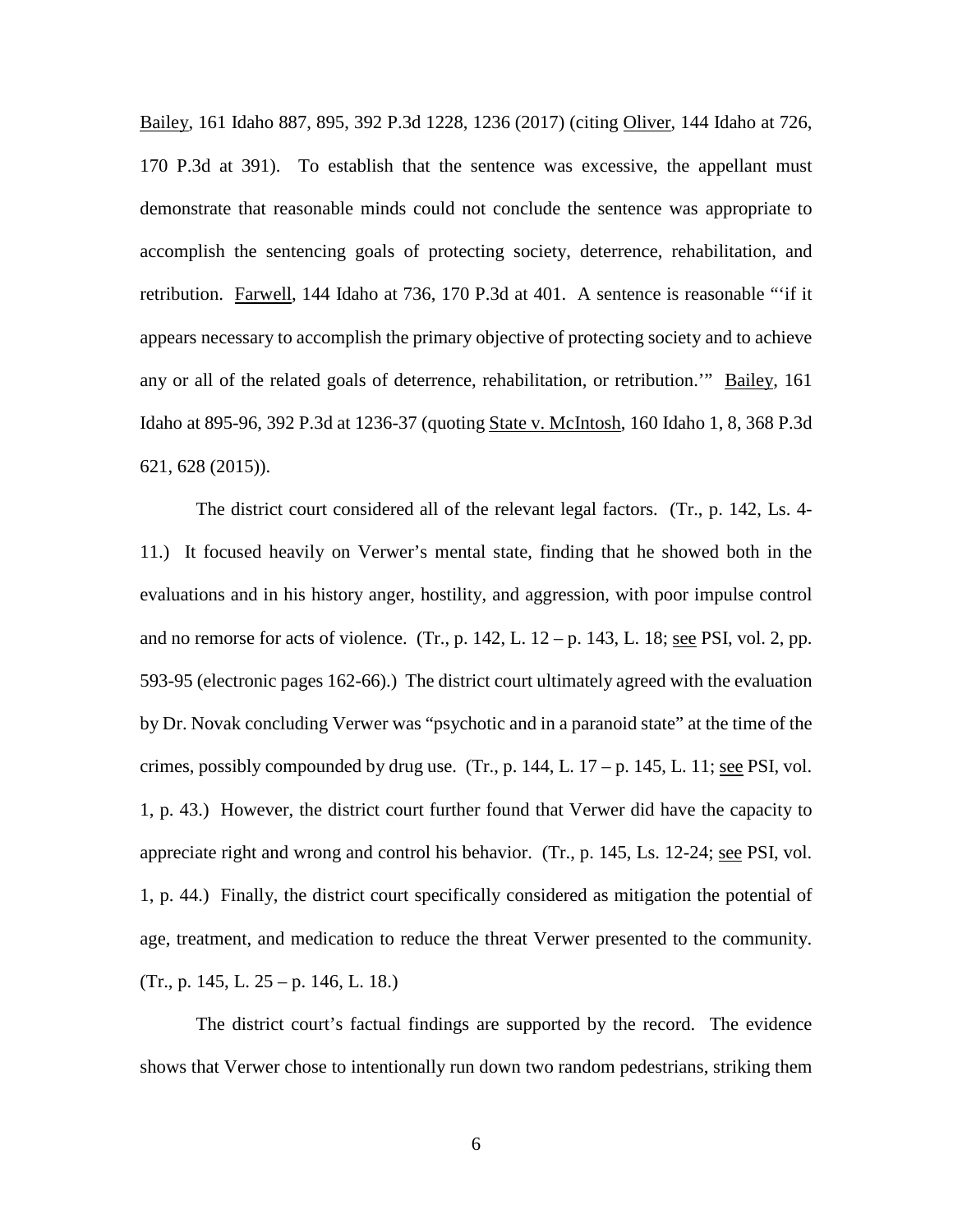at about 57 miles per hour, so hard they left their shoes behind, and dragging their bodies under his SUV for several yards. (PSI, vol. 1, pp. 1, 70-72, 113-20, 153-59, 164-66.) He has a lengthy history of violent crimes. (PSI, vol. 1, pp. 80-84.) His crimes in this case had a substantial impact on the families of the victims. (PSI, vol. 2, pp. 611-26 (electronic pages 182-197).)

Dr. Novak's analysis showed that the "primary contributory factors" to Verwer's actions taking two lives were, first, his "anti-social personality traits" as evidenced by his history of impulsive violence; second, his "anger related to his impending loss of another marriage"; third, his "use of marijuana" which "probably worsened his paranoid state"; and fourth, the "possibility" he had used methamphetamine or some other drug. (PSI, vol. 1, pp. 44-45.) "Verwer's basic personality structure made him likely to act out violently towards others" under the stress of losing his marriage. (PSI, vol. 1, p. 45.) "Ultimately, it was his angry mental state, along with his anti-social personality structure which most likely contributed most significantly to his violent acts towards the victims in this case." (Id.) The record shows that Verwer chose to run down two innocent pedestrians because of an inability to control his anger.

On appeal Verwer argues the concurrent sentences of life with 25 years determinate "certainly serves [sic] the objective of retribution" but "does [sic] not serve the goals of deterrence, rehabilitation, or the protection of society." (Appellant's brief, p. 9.) This argument is premised on the claim that "[n]o prison sentence can deter the actions of a person in a psychotic state from committing a crime." (Appellant's brief, p. 10.) That claim is facially untrue: there is no chance Verwer will run down pedestrians in a psychotic rage while in a prison cell. He may engage in other acts of violence, but those acts are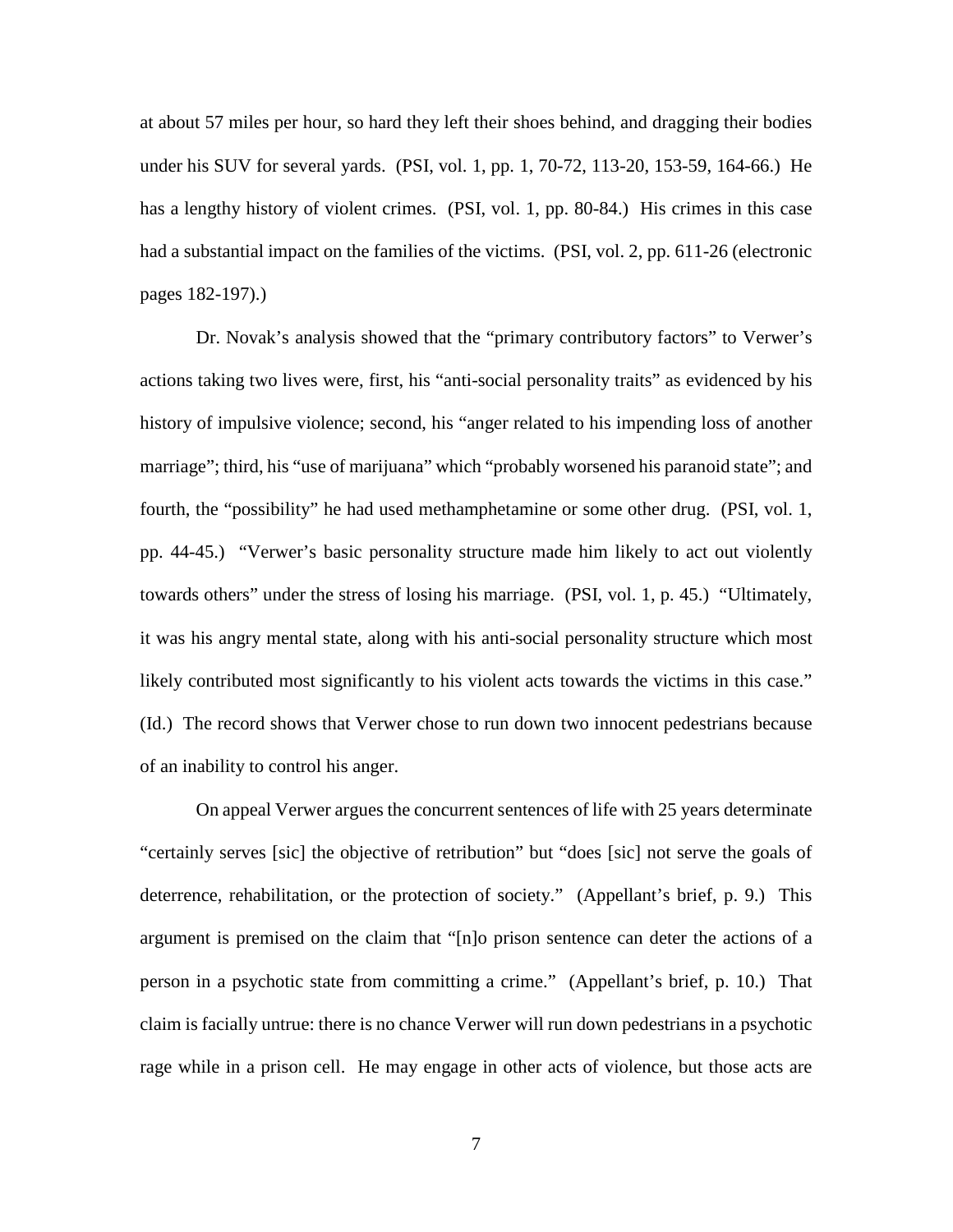controlled to a much greater extent while Verwer is in custody. The sentence achieves the district court's primary goal of protecting society, and will also deter him from crime and facilitate his rehabilitation.

 Moreover, the district court's findings and record show there was much more to Verwer's crimes than a psychotic state, including Verwer's anti-social personality and history of violence. (Tr., p. 142, L. 12 – p. 143, L. 18; PSI, vol. 1, pp. 44-45.) Verwer has failed to show that the district court's sentence does not achieve the goals of deterrence, rehabilitation, or the protection of society.

Verwer also argues that "rehabilitation and protecting society are both met through treating Mr. Verwer's mental illness." (Appellant's brief, p. 11.) In making this argument, Verwer simply ignores the district court's factual findings. For example, he asserts he "could not comprehend the harmfulness of his actions at the time." (Appellant's brief, p. 11.) But the district court found the opposite. (Tr., p. 145, Ls. 12-24.) Verwer also relies on Dr. Jorgensen's conclusions (Appellant's brief, p. 11), but so did the district court (Tr., p. 146, Ls. 13-18). Verwer merely wishes the district court had given those findings more weight; not a viable demonstration of an abuse of discretion.

Verwer concludes that mental illness is a mitigating factor, and contends his "remorse and the potential that his Schizoaffective Disorder could be treated and managed outside of a prison setting in a manner that protects society, should have led the district court to impose a lesser sentence." (Appellant's brief, pp. 11-12.) However, the record contains a great deal of information about Verwer's mental illness, and all of it suggests he is a threat to society. (PSI, vol. 1, pp. 17-62, 93-96; vol. 2, pp. 591-95 (electronic pages 162-66).) He has a history of violence. (PSI, vol. 1, pp. 80-84.) The district court did not